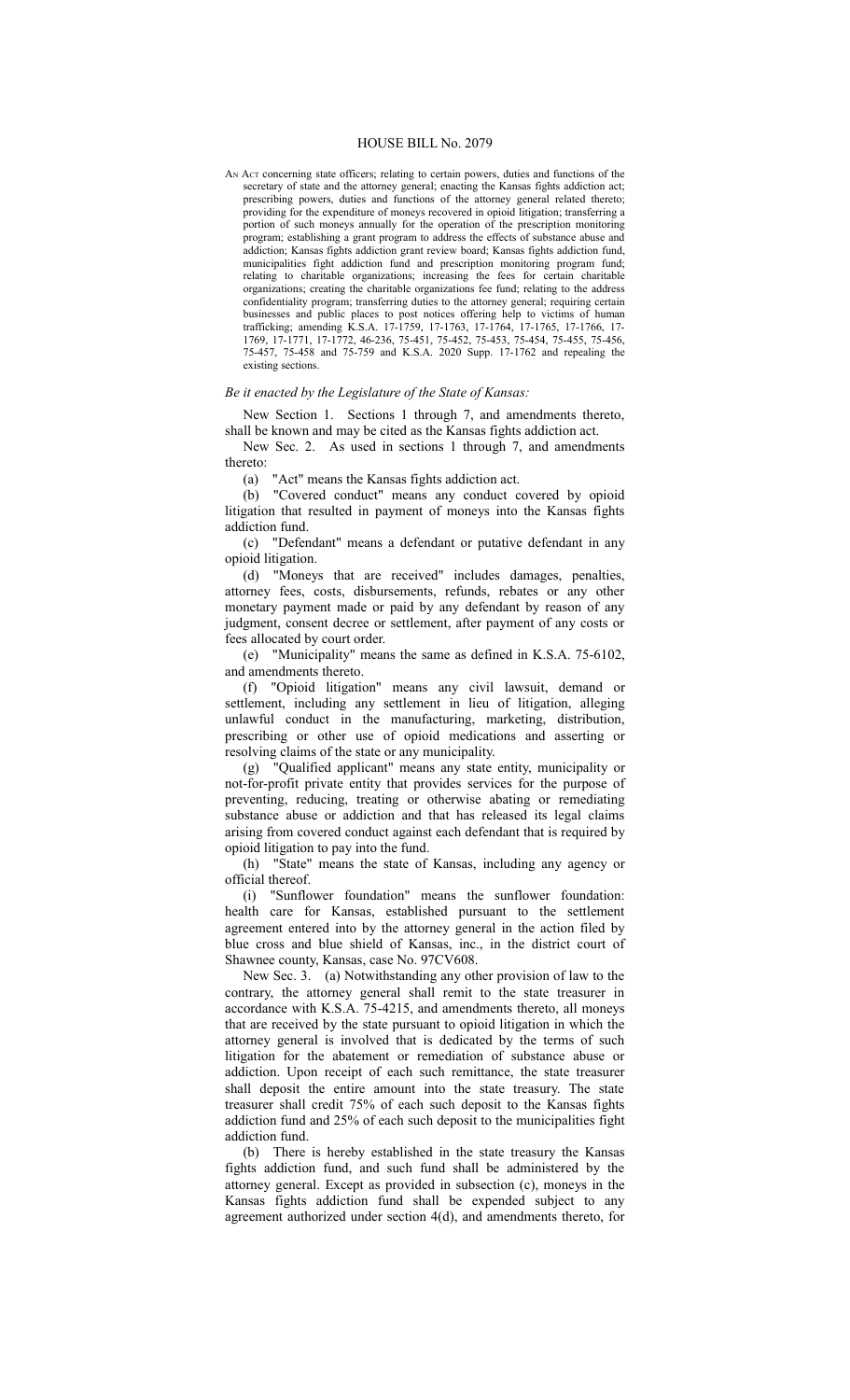grants approved by the Kansas fights addiction grant review board created by section 4, and amendments thereto, to qualified applicants for projects and activities that prevent, reduce, treat or mitigate the effects of substance abuse and addiction. Any such expenditure for a grant shall not be used to supplant any other source of funding. No moneys shall be expended from the Kansas fights addiction fund for the payment of litigation costs, expenses or attorney fees related to opioid litigation.

(c) On July 1 of each year, or as soon thereafter as moneys are available, the director of accounts and reports shall transfer \$200,000 from the Kansas fights addiction fund to the prescription monitoring program fund established by section 8, and amendments thereto. For any fiscal year, if there are insufficient unencumbered moneys in the Kansas fights addiction fund to make such transfer, no transfer shall be made under this subsection for such fiscal year.

(d) (1) There is hereby established in the state treasury the municipalities fight addiction fund, and such fund shall be administered by the attorney general to disburse funds to municipalities. Moneys in the municipalities fight addiction fund shall be expended subject to an agreement between the attorney general, the Kansas association of counties and the league of Kansas municipalities for projects and activities that prevent, reduce, treat or mitigate the effects of substance abuse and addiction or to reimburse the municipality for previous expenses related to substance abuse mitigation or arising from covered conduct. Moneys may also be used to reimburse municipalities for the payment of litigation costs, expenses or attorney fees related to opioid litigation, except that a municipality shall first seek payment from applicable outside settlement sources or settlement fee funds prior to seeking payment from the municipalities fight addiction fund.

(2) An agreement between the attorney general, the Kansas association of counties and the league of Kansas municipalities shall determine the method for disbursing moneys from the fund, and such moneys shall be disbursed to municipalities that have not filed opioid litigation and municipalities that have filed opioid litigation and have entered into an agreement with the attorney general prior to January 1, 2022, that releases the municipality's legal claims arising from covered conduct to the attorney general and assigns any future legal claims arising from covered conduct to the attorney general.

(e) All expenditures from the Kansas fights addiction fund and the municipalities fight addiction fund shall be made in accordance with appropriation acts upon warrants of the director of accounts and reports pursuant to vouchers approved by the attorney general or the attorney general's designee.

New Sec. 4. (a) There is hereby created under the jurisdiction of the attorney general the Kansas fights addiction grant review board. At least one member of such board shall reside in each of the state's congressional districts. Each member shall serve at the pleasure of the appointing authority. Such board shall be composed of 11 members who have expertise in the prevention, reduction, treatment or mitigation of the effects of substance abuse and addiction, as follows:

(1) One member appointed by the attorney general to be designated as chairperson of the board;

(2) one member appointed by the governor;

(3) one member appointed by the president of the senate;

(4) one member appointed by the speaker of the house of representatives;

(5) one member appointed by the minority leader of the senate;

(6) one member appointed by the minority leader of the house of representatives;

(7) one member appointed by the league of Kansas municipalities;

(8) one member appointed by the Kansas association of counties;

(9) one member appointed by the Kansas county and district attorneys association;

(10) one member appointed by the association of community mental health centers of Kansas; and

(11) one member appointed by the behavioral sciences regulatory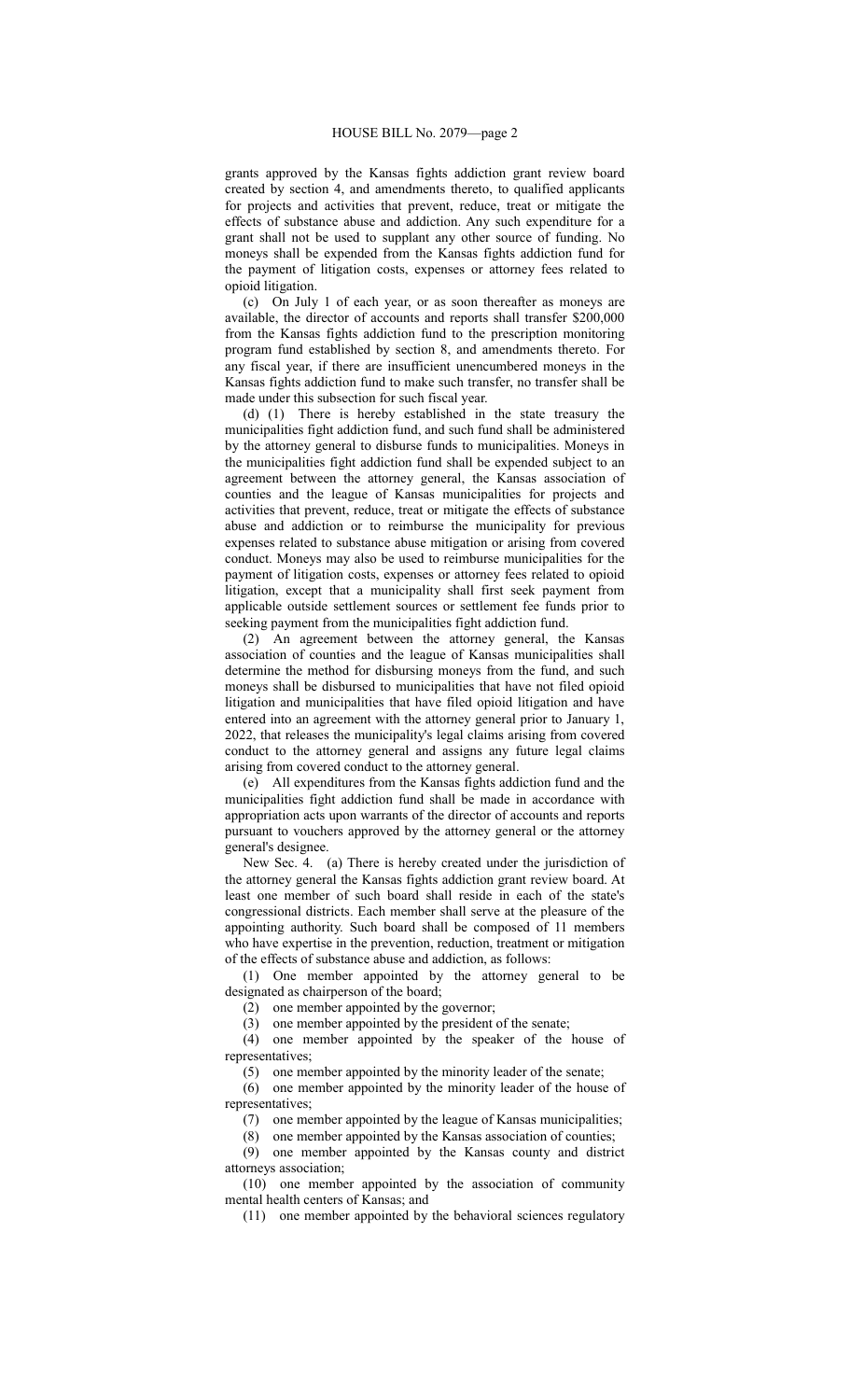### board.

(b) The board shall receive and consider applications for grants of money from the Kansas fights addiction fund. Not fewer than six members of the board voting in the affirmative shall be necessary to approve each grant, and each member shall have one vote. The board may adopt rules and procedures for its operation, conduct hearings, receive testimony and gather information to assist in its powers, duties and functions under this act.

(c) In awarding grants, the board:

(1) Shall take care to support services throughout the state and shall ensure not less than 1/8 of the total amount of moneys granted each calendar year shall be for services in each of the state's congressional districts;

(2) shall take into account science and data-driven substance abuse prevention reduction, treatment or mitigation strategies;

(3) shall consult with the Kansas prescription drug and opioid advisory committee, the department of health and environment, the insurance department and other appropriate public and private entities to ensure coordination of drug abuse and addiction prevention and mitigation efforts throughout the state;

(4) shall approve grants only in compliance with the requirements of section 3, and amendments thereto;

(5) shall consider the sustainability of programming after grant funds are exhausted;

(6) may establish conditions for the award of grants and require assurance and subsequent review to ensure such conditions are satisfied;

(7) may give preference to qualified applicants that are not otherwise seeking or receiving funds from opioid litigation; and

(8) may give preference to grants that expand availability of certified drug abuse treatment programs authorized by K.S.A. 2020 Supp. 21-6824, and amendments thereto.

(d) (1) The attorney general shall provide administrative support for the board and shall administer, monitor and assure compliance with conditions on grants awarded.

(2) To carry out the duties and responsibilities under paragraph (1), the attorney general may enter into an agreement with the sunflower foundation to provide such administration, monitoring and assurance of compliance. Such agreement may:

(A) Provide for the attorney general to periodically transfer moneys from the Kansas fights addiction fund to the sunflower foundation. The sunflower administration shall administer any such moneys in a manner consistent with this act and with grants approved by the board. If an agreement authorized by this subsection is in effect, the attorney general may transfer moneys from the Kansas fights addiction fund to the sunflower foundation pursuant to such agreement;

(B) provide for a reasonable fee or other compensation for the sunflower foundation for services related to this act;

(C) make provision for the use of any earnings on moneys transferred to the sunflower foundation pursuant to this act and invested by the sunflower foundation; and

(D) contain other provisions as may be reasonably necessary and appropriate to carry out the provisions of this act.

(3) The attorney general may take any action necessary to ensure the greatest possible recovery from opioid litigation and to seek funds for the Kansas fights addiction fund and the municipalities fight addiction fund.

(e) Members of the board shall not receive compensation or expenses for serving on the board. Each member shall file a statement of substantial interest as provided in K.S.A. 46-248 through 46-252, and amendments thereto. No member shall participate in the consideration of any grant application for which such member has a conflict of interest.

New Sec. 5. The attorney general and each municipality shall be solely responsible for paying all costs, expenses and attorney fees arising from opioid litigation brought under their respective authorities,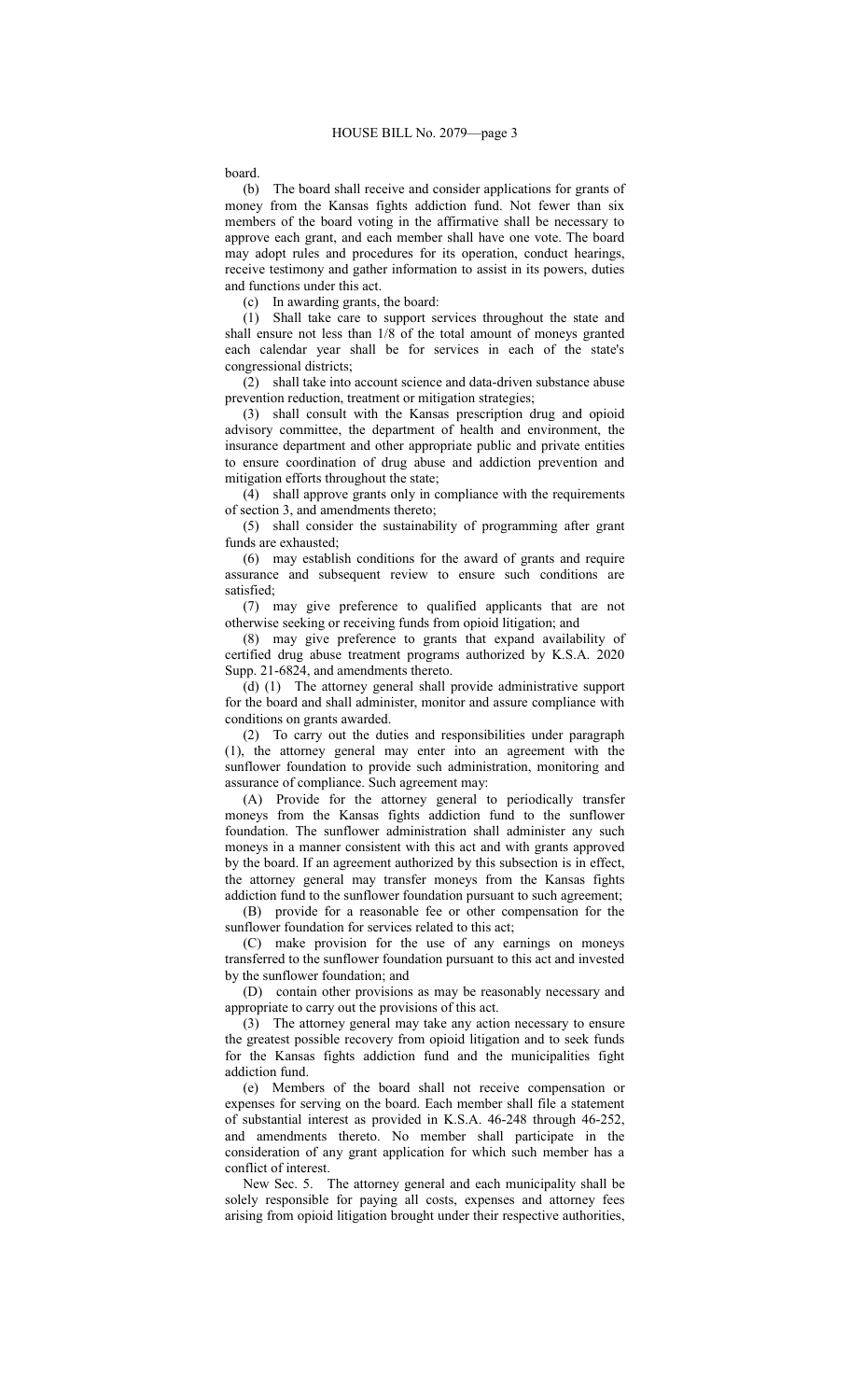including any attorney fees owed to private legal counsel, and may seek payment or reimbursement of such costs, expenses and attorney fees from moneys not deposited in the Kansas fights addiction fund.

New Sec. 6. (a) Except as provided by subsection (b), on and after January 1, 2021, no municipality shall file or become a party to opioid litigation in any court without the prior approval of the attorney general. Any municipality that filed or became a party to opioid litigation on or after January 1, 2021, through the effective date of the Kansas fights addiction act shall withdraw from such opioid litigation, unless such municipality receives approval from the attorney general to maintain such opioid litigation.

(b) This section shall not apply to or affect any municipality that filed or became a party to opioid litigation in court prior to January 1, 2021.

New Sec. 7. Not later than March 1 of each year, the Kansas fights addiction grant review board shall submit to the speaker of the house of representatives, the president of the senate, the governor and the attorney general a report of the board's activities during the prior calendar year, including:

(a) An accounting of moneys deposited into and expended from the Kansas fights addiction fund;

(b) a summary of each approved grant, including the name and a detailed description of the qualified applicant, the amount granted, the justification for the grant with a detailed description of the grant's intended use and any other relevant information the board deems appropriate;

(c) an explanation of how the board's actions during the year have complied with the requirements of this act; and

(d) any other relevant information the board deems appropriate.

New Sec. 8. (a) There is hereby established in the state treasury the prescription monitoring program fund. Such fund shall be administered by the president of the state board of pharmacy or the president's designee. All expenditures from the prescription monitoring program fund shall be for the purpose of operating the prescription monitoring program that is established in accordance with the prescription monitoring program act. All expenditures from the prescription monitoring program fund shall be made in accordance with appropriation acts upon warrants of the director of accounts and reports issued pursuant to vouchers approved by the president of the state board of pharmacy or the president's designee.

(b) This section shall be a part of and supplemental to the prescription monitoring program act.

New Sec. 9. There is hereby created in the state treasury the charitable organizations fee fund. The attorney general shall remit all moneys received pursuant to the charitable organizations and solicitations act to the state treasurer in accordance with the provisions of K.S.A. 75-4215, and amendments thereto. Upon receipt of each such remittance, the state treasurer shall deposit the entire amount in the state treasury to the credit of the charitable organizations fee fund. Moneys in the charitable organizations fee fund shall be used by the attorney general to carry out the provisions and purposes of the charitable organizations and solicitations act. All expenditures from the charitable organizations fee fund shall be made in accordance with appropriation acts upon warrants of the director of accounts and reports issued pursuant to vouchers approved by the attorney general or a person designated by the attorney general.

New Sec. 10. The attorney general shall have the legal custody of all records, memoranda, writings, entries, prints, representations or combinations thereof of any act, transaction, occurrence or event of the secretary of state relating to the charitable organizations and solicitations act.

Sec. 11. K.S.A. 17-1759 is hereby amended to read as follows: 17- 1759. This act *K.S.A. 17-1759 through 17-1776, and amendments thereto and section 10, and amendments thereto, shall be known and* may be cited as the "charitable organizations and solicitations act."

Sec. 12. K.S.A. 2020 Supp. 17-1762 is hereby amended to read as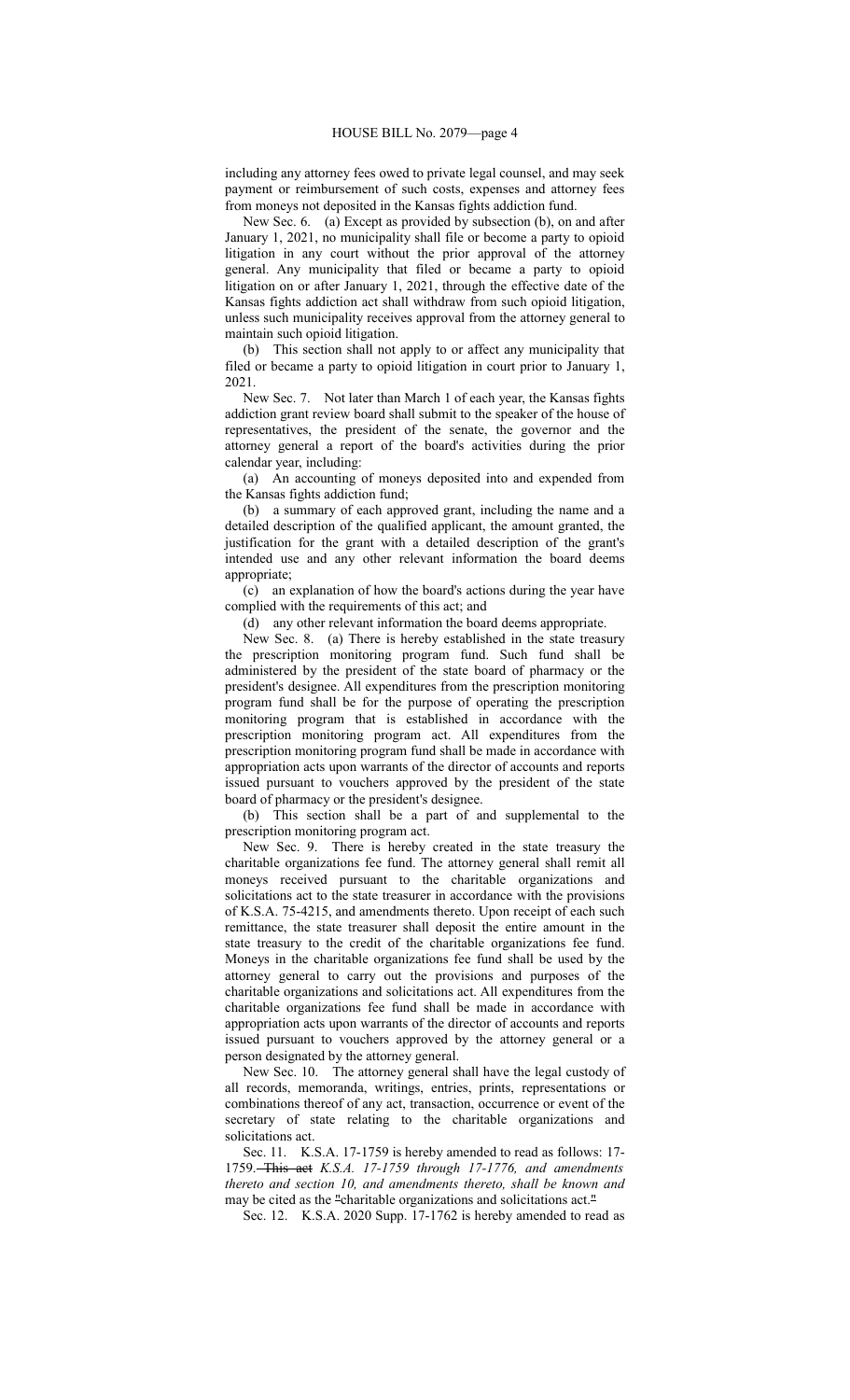follows: 17-1762. The following persons shall not be required to register with the secretary of state *attorney general*:

(a) State educational institutions under the control and supervision of the state board of regents, unified school districts, educational interlocals, educational cooperatives, area vocational-technical schools, all educational institutions that are accredited by a regional accrediting association or by an organization affiliated with the national commission of accrediting, any foundation having an established identity with any of the aforementioned educational institutions, any other educational institution confining its solicitation of contributions to the student body, alumni, faculty and trustees of such institution, and their families, or a library established under the laws of this state, provided that the annual financial report of such institution or library shall be filed with the attorney general;

(b) fraternal, patriotic, social, educational, alumni organizations and historical societies when solicitation of contributions is confined to their membership. This exemption shall be extended to any subsidiary of a parent or superior organization exempted by this subsection where such solicitation is confined to the membership of the subsidiary, parent or superior organization;

(c) persons requesting any contributions for the relief or benefit of any individual, specified by name at the time of the solicitation, if the contributions collected are turned over to the named beneficiary, first deducting reasonable expenses for costs of banquets, or social gatherings, if any, provided all fund raising *fundraising* functions are carried on by persons who are unpaid, directly or indirectly, for such services;

(d) any charitable organization which *that* does not intend to solicit and receive and does not actually receive contributions in excess of \$10,000 during such organization's tax period, as defined by K.S.A. 17-7501, and amendments thereto, if all of such organization's fundraising *fundraising* functions are carried on by persons who are unpaid for such services. However, If the gross contributions received by such charitable organization during any such tax period is in excess of \$10,000, such organization, within 30 days after the end of such tax period, shall register with the secretary of state *attorney general* as provided in K.S.A. 17-1763, and amendments thereto;

(e) any incorporated community chest, united fund, united way or any charitable organization receiving an allocation from an incorporated community chest, united fund or united way;

(f) a bona fide organization of volunteer firemen, or a bona fide auxiliary or affiliate of such organization, if all-fund-raising *fundraising* activities are carried on by members of such organization or an affiliate thereof and such members receive no compensation, directly or indirectly, therefor;

(g) any charitable organization operating a nursery for infants awaiting adoption if all-fund-raising *fundraising* activities are carried on by members of such an organization or an affiliate thereof and such members receive no compensation, directly or indirectly, therefor;

(h) any corporation established by the federal congress that is required by federal law to submit annual reports of such corporation's activities to congress containing itemized accounts of all receipts and expenditures after being duly audited by the department of defense or other federal department;

(i) any girls' club which *that* is affiliated with the girls' club of America, a corporation chartered by congress, if such an affiliate properly files the reports required by the girls' club of America and that the girls' club of America files with the government of the United States the reports required by such federal charter;

(j) any boys' club which *that* is affiliated with the boys' club of America, a corporation chartered by congress, if such an affiliate properly files the reports required by the boys' club of America and that the boys' club of America files with the government of the United States the reports required by such federal charter;

(k) any corporation, trust or organization incorporated or established for religious purposes, or established for charitable, hospital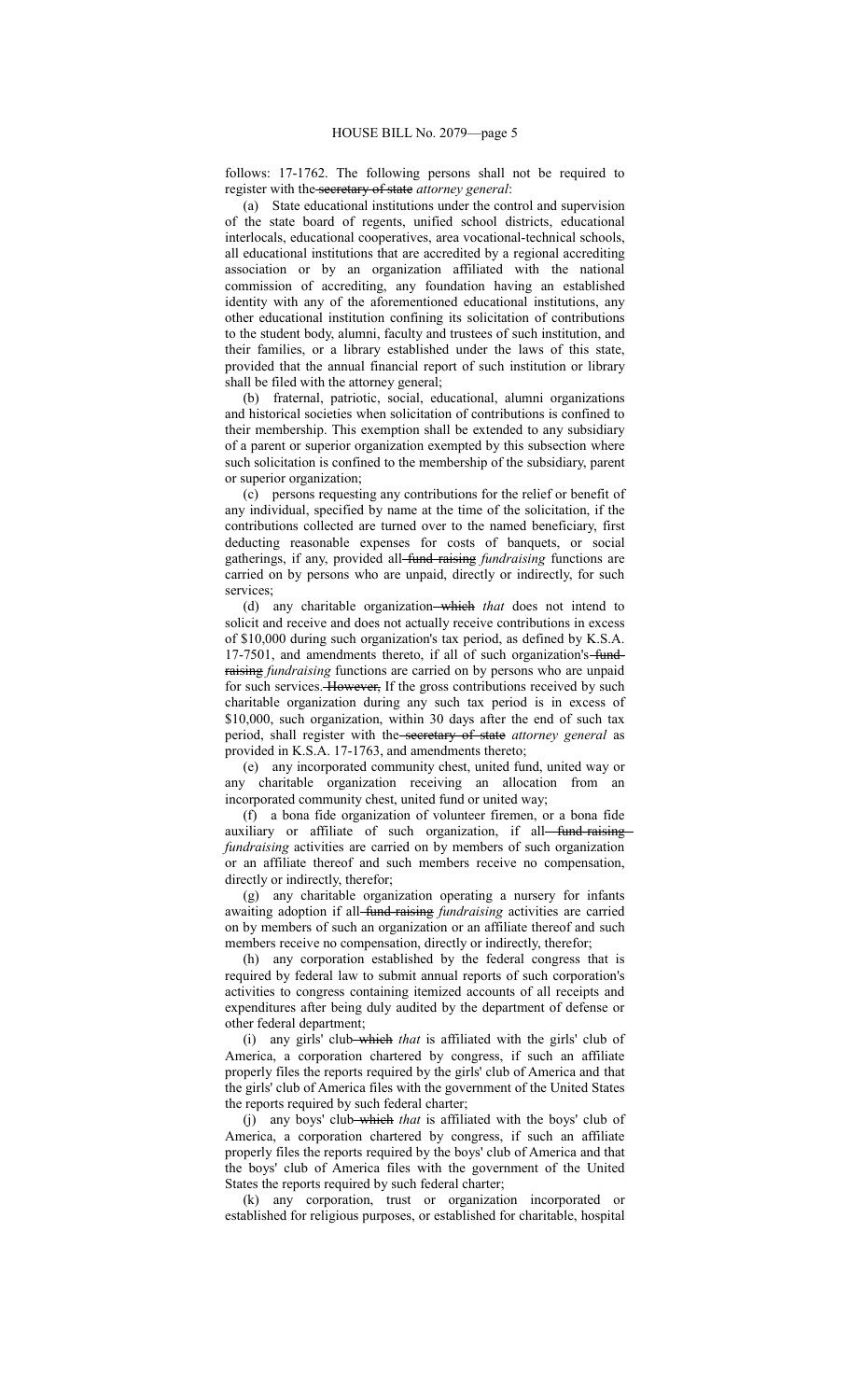or educational purposes and engaged in effectuating one or more of such purposes, that is affiliated with, operated by or supervised or controlled by a corporation, trust or organization incorporated or established for religious purposes, or to any other religious agency or organization which serves religion by the preservation of religious rights and freedom from persecution or prejudice or by fostering religion, including the moral and ethical aspects of a particular religious faith;

(l) the boy scouts of America and the girl scouts of America, including any regional or local organization affiliated therewith;

(m) the young men's christian association and the young women's christian association, including any regional or local organization affiliated therewith;

(n) any licensed medical care facility which *that* is organized as a nonprofit corporation under the laws of this state;

(o) any licensed community mental health center or licensed mental health clinic;

(p) any licensed community center for people with intellectual disability and its affiliates as determined by the Kansas department for aging and disability services;

(q) any charitable organization of employees of a corporation whose principal gifts are made to an incorporated community chest, united fund or united way, and whose solicitation is limited to such employees;

(r) any community foundation or community trust to which deductible contributions can be made by individuals, corporations, public charities and private foundations, as well as other charitable organizations and governmental agencies for the overall purposes of the foundation or to particular charitable and endowment funds established under agreement with the foundation or trust for the charitable benefit of the people of a specific geographic area and which *that* is a nonprofit organization exempt from federal income taxation pursuant to section 501(a) of the internal revenue code of 1986, as in effect on the effective date of this act, by reason of qualification under section  $501(c)(3)$  of the internal revenue code of 1986, as in effect on the effective date of this act, and which *that* is deemed a publicly supported organization and not a private foundation within the meaning of section 509(a)(1) of the internal revenue code of 1986, as in effect on the effective date of this act;

(s) any charitable organization which *that* does not intend to or does not actually solicit or receive contributions from more than 100 persons;

(t) any charitable organization the funds of which are used to support an activity of a municipality of this state;

(u) the junior league, including any local community organization affiliated therewith; and

(v) any charitable organization that is an animal shelter licensed pursuant to K.S.A. 47-1701 et seq., and amendments thereto.

Sec. 13. K.S.A. 17-1763 is hereby amended to read as follows: 17- 1763. (a) Except for charitable organizations exempt under K.S.A. 17- 1762, and amendments thereto, no charitable organization shall solicit funds in this state, nor employ a professional fund raiser to solicit funds in this state, for any charitable purpose, unless such organization has filed-with the office of the secretary of state of the state of Kansas, a registered statement *with the attorney general* prior to solicitation.

(b) The secretary of state *attorney general* shall prescribe registration forms which *that* shall be signed and sworn to by two authorized officers of the organization, including the chief fiscal officer, and which shall include the following information about such organization's activities in this state:

(1) The name of the organization and the name or names under which it intends to solicit;

(2) the purpose for which such organization was organized;

(3) the principal mailing address and street address of the organization and the mailing addresses and street addresses of any offices in this state;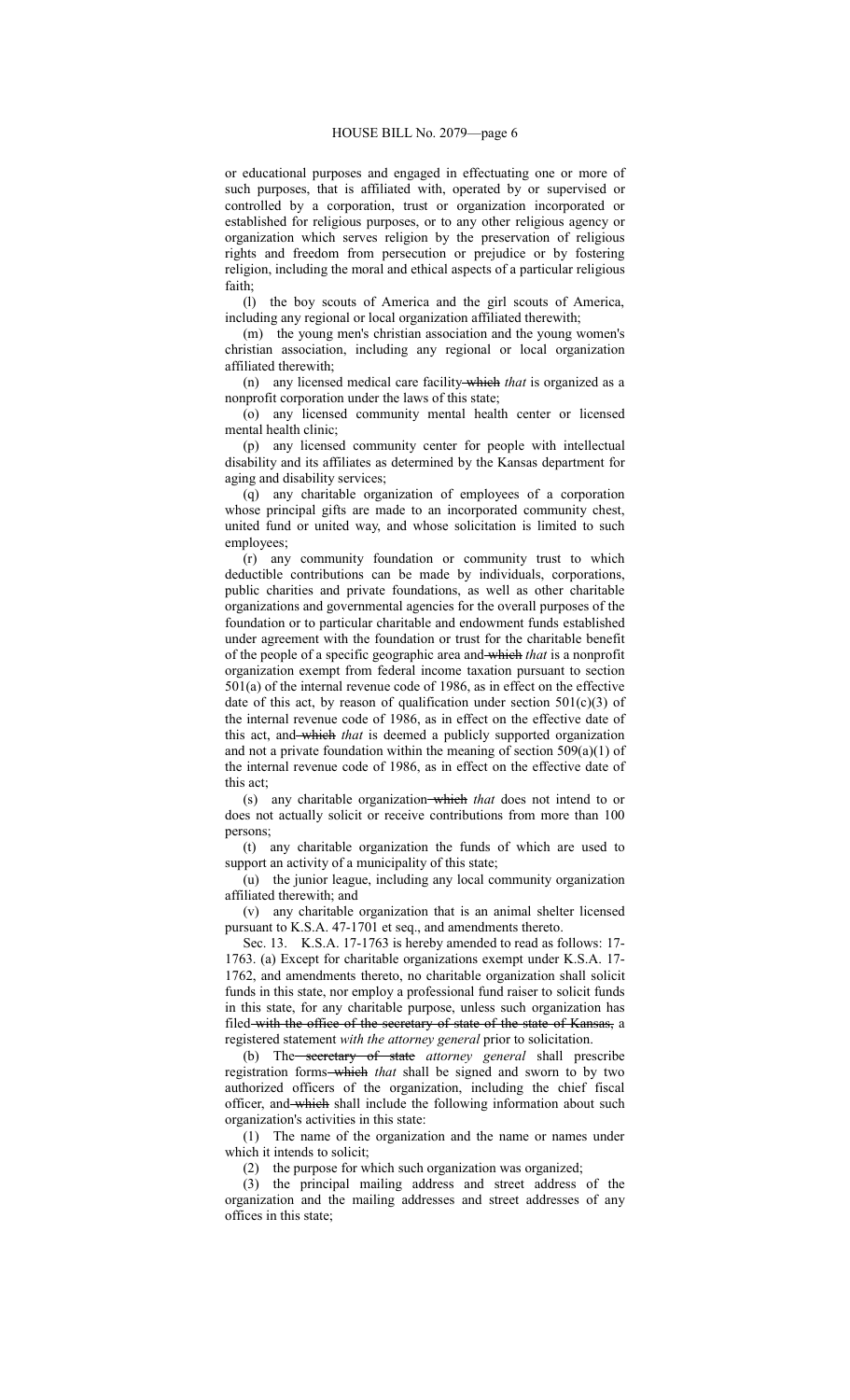(4) the names and mailing addresses and street addresses of any subsidiary or subordinate chapters, branches or affiliates in this state;

(5) the place where and the date when the organization was legally established, the form in which such organization is organized and a reference to any determination of such organization's tax-exempt status, if any, under the federal internal revenue code of 1986;

(6) the names and mailing addresses and street addresses of the officers, directors, trustees and principal salaried employees of the organization;

(7) the name and mailing address and street address of the person having custody of such organization's financial records;

(8) the names of the individuals or officers of the organization who will have responsibility for the custody of the contributions;

(9) the names of the individuals or officers of the organization who will have responsibility for the distribution of the contributions;

(10) the names of the individuals or officers of the organization who will have responsibility for the conduct of solicitation activities;

(11) the general purposes for which the organization intends to solicit contributions;

(12) a statement indicating whether the organization intends to solicit contributions directly or have such solicitation done on such organization's behalf by others and naming any professional fund raiser the organization intends to use;

(13) a statement indicating whether the organization is authorized by any other governmental authority to solicit contributions and whether such organization is or has ever been enjoined by any court from soliciting contributions;

(14) the cost of fund raising *fundraising* incurred or anticipated to be incurred by the organization, including a statement of such costs as a percentage of contributions received; and

(15) a copy of the federal income tax return of the charitable organization, if the charitable organization is required to file such; otherwise a financial statement covering complete disclosure of the fiscal activities of the organization during the preceding year. The financial statement shall be submitted on forms approved by the secretary of state *attorney general*, signed and sworn by at least two authorized officers of the organization, including the chief fiscal officer. Such financial statement shall include a balance sheet and statement of income and expense, clearly setting forth the following: Gross receipts and gross income from all sources, broken down into total receipts and income from each separate solicitation project or source; cost of administration; cost of solicitation; cost of programs designed to inform or educate the public; funds or properties transferred out of this state, with explanation as to recipient and purpose; and total net amount disbursed or dedicated for each major purpose, charitable or otherwise.

(c) A charitable organization that received contributions in excess of \$500,000 during the organization's most recently completed fiscal year shall file, in addition to the federal income tax returns or the statement required by subsection (b), an audited financial statement for the charitable organization's most recently completed fiscal year, prepared in accordance with generally accepted accounting principles, and the opinion of an independent certified public accountant on the financial statement.

(d) Upon receipt of any such *a proper* registration *and payment of applicable fees*, the secretary of state *attorney general* shall issue a charitable solicitation license and identification number. All certificates of registration and identification numbers issued to charitable organizations shall expire on the last day of the sixth month following the month in which the fiscal year of the charitable organization ends.

(e) Every charitable organization required to register with the secretary of state *attorney general* shall pay a fee of \$20 \$25 with each registration.

(f) *(1)* The secretary of state *attorney general* may adopt rules and regulations necessary for the administration of this the charitable *organizations and solicitations* act.

*(2) All rules and regulations, orders, directives and standards of*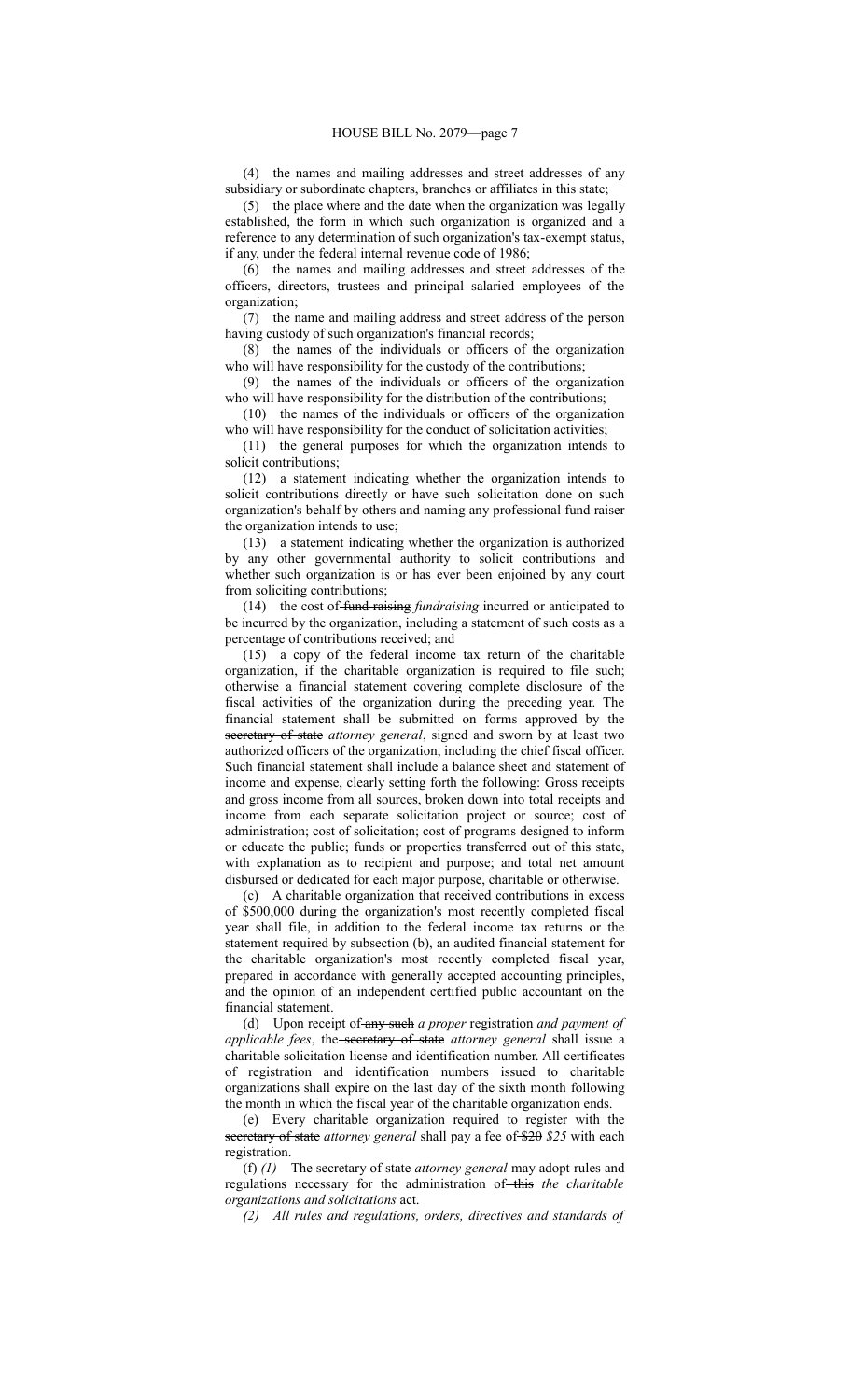*the secretary of state relating to the charitable organizations and solicitations act that are in effect on June 30, 2021, shall be deemed to be the rules and regulations, orders, directives and standards of the attorney general and shall continue to be effective until amended, revoked or nullified pursuant to law.*

*(g) A state agency or state official shall not impose any annual filing or reporting requirements on a private foundation, as defined in 26 U.S.C. § 509(a), as in effect on July 1, 2021, or a charitable trust, as defined in 26 U.S.C. § 4947(a)(1), as in effect on July 1, 2021, that are more stringent, restrictive or expansive than such requirements in the Kansas Statutes Annotated or federal law.*

Sec. 14. K.S.A. 17-1764 is hereby amended to read as follows: 17- 1764. *(a)* No person shall act as a professional fund raiser for a charitable organization or for any religious organization as described in subsection (k) of K.S.A. 17-1762*(k)*, and amendments thereto, before such person has registered with the secretary of state *attorney general* or after the expiration or cancellation of such registration or any renewal of such registration.

*(b)* Applications *An application* for registration and reregistration *or renewal* shall be in writing and under oath in the form prescribed by the secretary of state *attorney general*. Registration or reregistration shall be in effect for a period of one year, or a part thereof, expiring on June 30, and may be renewed upon written application, under oath, in the form prescribed by the secretary of state for additional one year *one-year* periods.

*(c)* Every professional fund raiser required to register pursuant to this act *with the attorney general* shall*:*

*(1) Pay a fee of \$25 with each registration or renewal; and*

*(2)* file an annual written report with the secretary of state *attorney general* containing such information as the secretary *attorney* general may require by-rule and regulation rules and regulations *adopted* pursuant to K.S.A. 17-1763, and amendments thereto.

Sec. 15. K.S.A. 17-1765 is hereby amended to read as follows: 17- 1765. *(a)* No person shall act as a professional solicitor in the employ of a professional fund raiser before such person has registered with the secretary of state *attorney general* or after the expiration or cancellation of such registration or any renewal of such registration.

*(b) An* application for registration or reregistration *renewal* shall be in writing, and under oath-and in the form prescribed by the secretary of state. Upon receipt of any such registration, the secretary of state shall issue a professional solicitor's license and identification number *attorney general*. Such registration or reregistration *Registration* shall be in effect for a period of one year, or a part thereof, expiring on June 30, and may be renewed upon written application, under oath, in the form prescribed by the secretary of state for an additional one-year period *for additional one-year periods*.

*(c) Upon receipt of a proper registration or renewal and payment of applicable fees, the attorney general shall issue a professional solicitor's license and identification number.*

*(d) Every professional solicitor required to register with the attorney general shall pay a fee of \$25 with each registration or renewal.*

Sec. 16. K.S.A. 17-1766 is hereby amended to read as follows: 17- 1766. All solicitations by professional solicitors shall contain the following disclosures at the point of solicitation:

(a) The name, address and telephone number of the charitable organization;

(b) the registration number, obtained pursuant to K.S.A. 17-1763*, and amendments thereto,* for the charitable organization;

(c) if the solicitation is made by a person acting as a professional solicitor, the registration number obtained pursuant to K.S.A. 17-1765*, and amendments thereto*; and

(d) that an annual financial report required by K.S.A. 17-1763*, and amendments thereto,* for the preceding fiscal year is on file with the secretary of state *attorney general*.

Sec. 17. K.S.A. 17-1769 is hereby amended to read as follows: 17-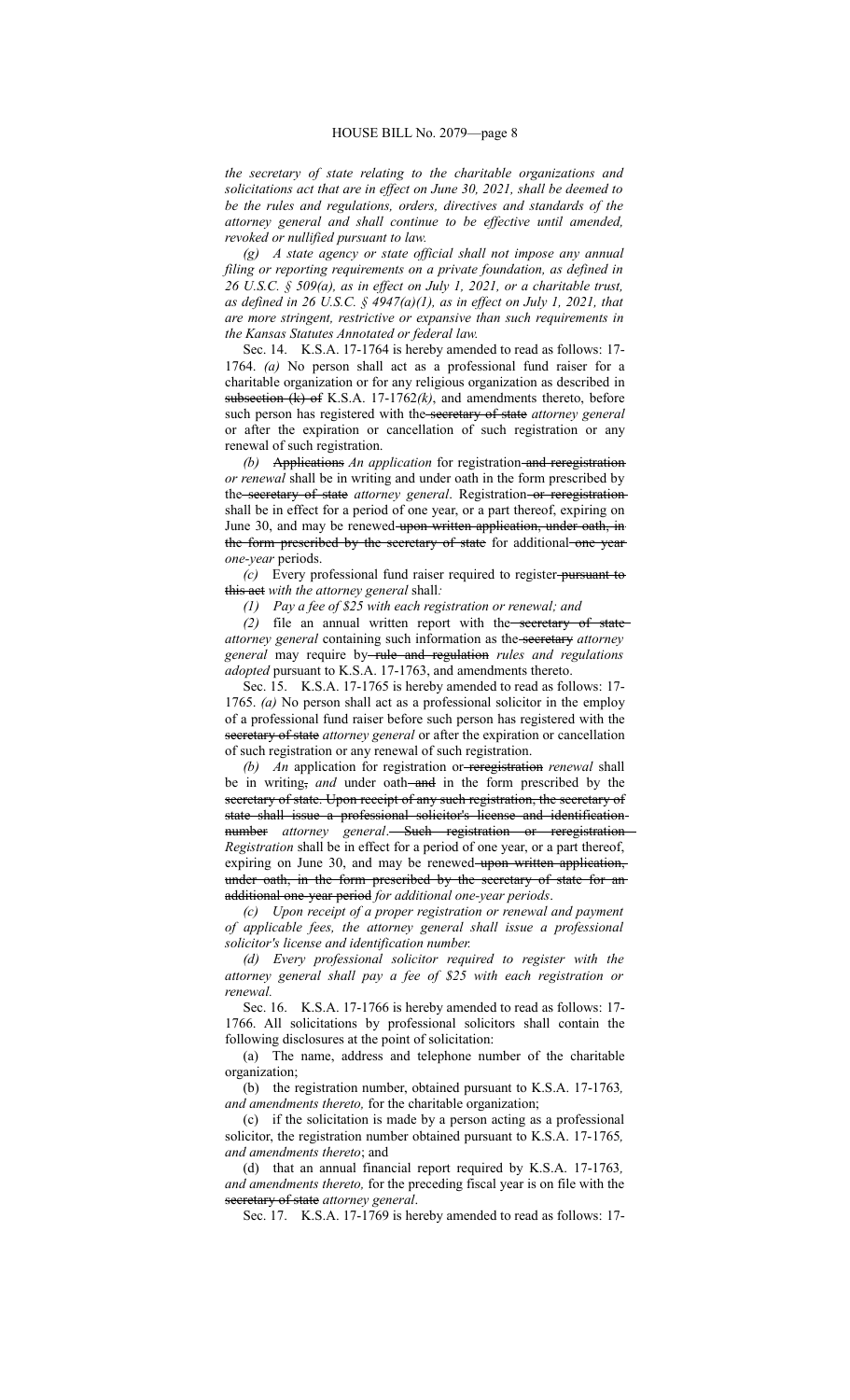1769. The following acts and practices are hereby declared unlawful as applied to the planning, conduct or execution of any solicitation or charitable purpose:

(a) Operating in violation of, or failing to comply with, any of the requirements of this *the charitable organizations and solicitations* act;

(b) utilizing any deceptive acts or practices whether or not any person has in fact been misled. Deceptive acts or practices include, but are not limited to, the following:

(1) The intentional use in any solicitation of exaggeration, innuendo or ambiguity as to a material fact; and

(2) the intentional failure to state a material fact, or the intentional concealment, suppression or omission of a material fact in any solicitation;

(c) utilizing any unconscionable acts or practices. An unconscionable act or practice violates—this the charitable *organizations and solicitations* act whether it occurs before, during or after the solicitation.

(1) The unconscionability of an act or practice is a question for the court.

(2) In determining whether an act or practice is unconscionable, the court shall consider circumstances which *that* the charitable organization or fund raiser knew or had reason to know including, but not limited to, the following:

(A) Taking advantage of a person's inability to reasonably protect such person's interests because of the person's physical infirmity, ignorance, illiteracy, inability to understand the language of a solicitation or similar factor; and

(B) using undue pressure in soliciting;

(d) utilizing any representation that implies the contribution is for or on behalf of a charitable organization or utilizing any emblem, device or printed matter belonging to or associated with a charitable organization, without obtaining authorization in writing from the charitable organization;

(e) utilizing a name, symbol or statement so closely related or similar to that used by another charitable organization that the use thereof would tend to confuse or mislead a solicited person, whether or not any person has in fact been misled;

(f) misrepresenting or misleading any person in any manner to believe that the person on whose behalf a solicitation or charitable purpose is being conducted is a charitable organization;

(g) using donations for purposes other than those stated in an organization's articles of incorporation or current registration statements filed with the secretary of state *attorney general*;

(h) using donations for purposes other than those stated in solicitations;

(i) using donations for other than charitable purposes;

(j) misrepresenting or misleading any person in any matter, to believe that any other person or governmental unit sponsors, endorses or approves such solicitation or charitable purpose when such other person has not given consent in writing to the use of such person's name for these purposes; and

(k) utilizing or exploiting the fact of registrations so as to lead any person to believe that such registration in any manner constitutes an endorsement or approval by the state.

Sec. 18. K.S.A. 17-1771 is hereby amended to read as follows: 17- 1771. Registration under-this the charitable organizations and *solicitations* act shall not be deemed to constitute an endorsement by the state of Kansas of any registering charitable organization, professional fund raiser or professional solicitor. It shall be unlawful for any charitable organization, professional fund raiser or professional solicitor to represent, directly or indirectly, by advertising or any other manner, that such charitable organization, professional fund raiser or professional solicitor has registered or otherwise complied with the provisions of this *the charitable organizations and solicitations* act, for the purpose of solicitation and collection of funds for charitable purposes. The secretary of state *attorney general* shall cancel the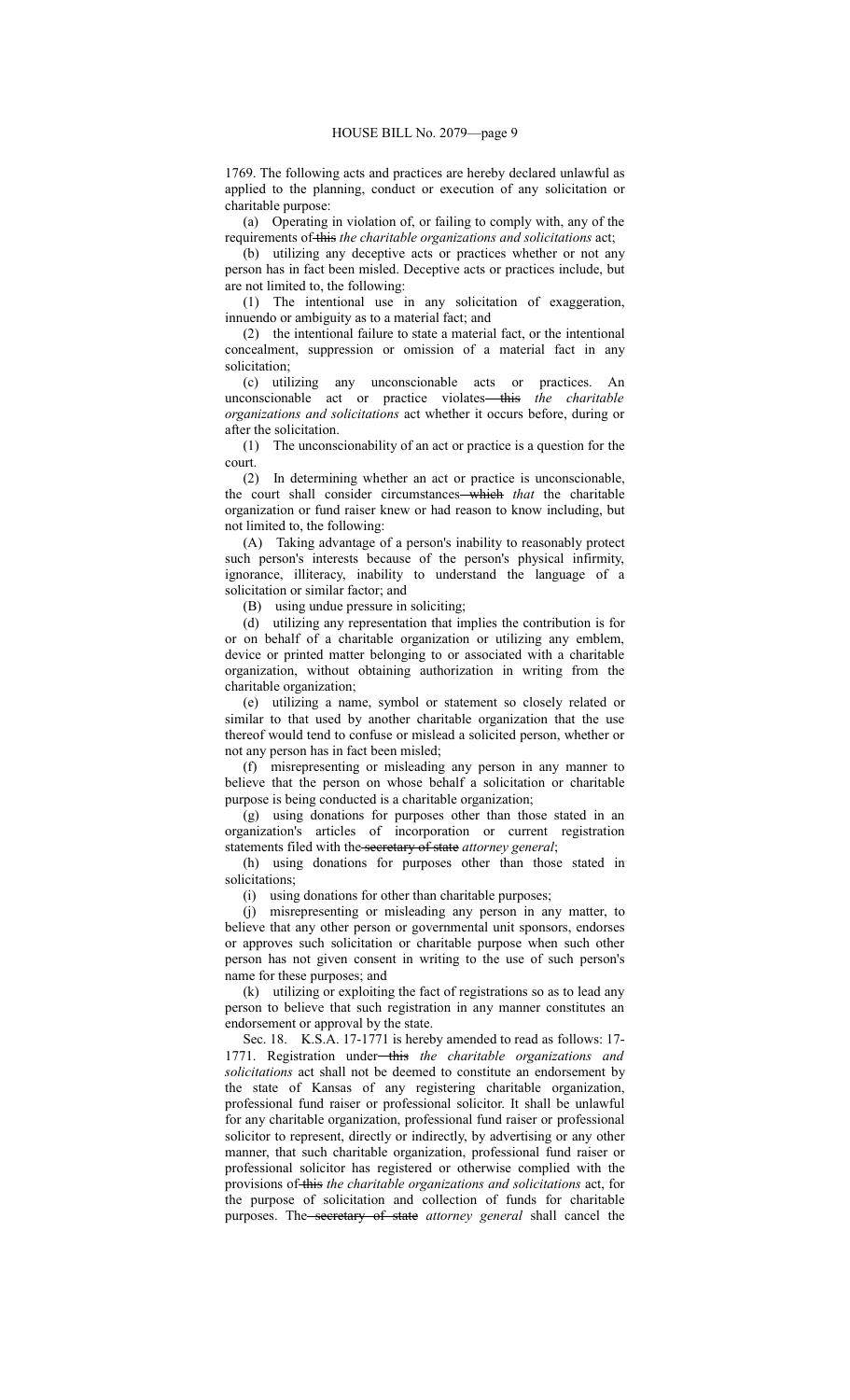registration of any organization, professional fund raiser or professional solicitor that violates the provisions of this section.

Sec. 19. K.S.A. 17-1772 is hereby amended to read as follows: 17- 1772. *(a)* The secretary of state *attorney* general may enter into reciprocal agreements *relating to the charitable organizations and solicitations act* with a like authority of any other state or states for the purpose of exchanging information made available to the secretary of state *attorney general* or to such other like authority.

*(b) All reciprocal agreements entered into by the secretary of state relating to the charitable organizations and solicitations act that are in effect on June 30, 2021, shall be deemed to be reciprocal agreements entered into by the attorney general and shall continue to be effective until amended, revoked or nullified pursuant to law.*

Sec. 20. K.S.A. 46-236 is hereby amended to read as follows: 46- 236. *(a)* No state officer or employee, candidate for state office or state officer elect shall solicit any economic opportunity, gift, loan, gratuity, special discount, favor, hospitality, or service from any person known to have a special interest, under circumstances where such officer, employee, candidate or state officer elect knows or should know that a major purpose of the donor in granting the same could be to influence the performance of the official duties or prospective official duties of such officer, employee, candidate or state officer elect.

*(b)* Except when a particular course of official action is to be followed as a condition thereon, this section shall not apply to: (1) Any contribution reported in compliance with the campaign finance act; (2) a commercially reasonable loan or other commercial transaction in the ordinary course of business; (3) any solicitation for the benefit of any charitable organization which is required to file a registration statement with the secretary of state *attorney general* pursuant to K.S.A. 17-1761, and amendments thereto, or-which is exempted from filing such statement pursuant to K.S.A. 17-1762, and amendments thereto, or for the benefit of any educational institution or such institution's endowment association, if such association has qualified as a nonprofit organization under paragraph (3) of subsection (c) of section 501*(c)(3)* of the internal revenue code of 1986, as amended; (4) any solicitation for the benefit of any national nonprofit, nonpartisan organization established for the purpose of serving, informing, educating and strengthening state legislatures in all states of the nation; or (5) any solicitation for the benefit of any national, nonprofit organization established for the purpose of serving, informing and educating elected executive branch officials in all states of the nation.

Sec. 21. K.S.A. 75-451 is hereby amended to read as follows: 75- 451. The legislature finds that persons attempting to escape from actual or threatened domestic violence, sexual assault, human trafficking or stalking frequently establish new addresses in order to prevent their assailants or probable assailants from finding them. The purpose of K.S.A. 75-451-to *through* 75-458, inclusive, and amendments thereto, is to enable state and local agencies to respond to requests for public records without disclosing the location of a victim of domestic violence, sexual assault, human trafficking or stalking, to enable interagency cooperation with the secretary of state *attorney general* in providing address confidentiality for victims of domestic violence, sexual assault, human trafficking or stalking, and to enable state and local agencies to accept a program participant's use of an address designated by the secretary of state *attorney general* as a substitute mailing address.

Sec. 22. K.S.A. 75-452 is hereby amended to read as follows: 75- 452. The following words and phrases when used in K.S.A. 75-451-to *through* 75-458, *inclusive*, and amendments thereto, shall have the meanings respectively ascribed to them herein *mean*, unless the context clearly requires otherwise:

(a) "Abuse" means:

- (1) Causing or attempting to cause physical harm;
- (2) placing another person in fear of imminent physical harm;

(3) causing another person to engage involuntarily in sexual relations by force, threats or duress, or threatening to do so;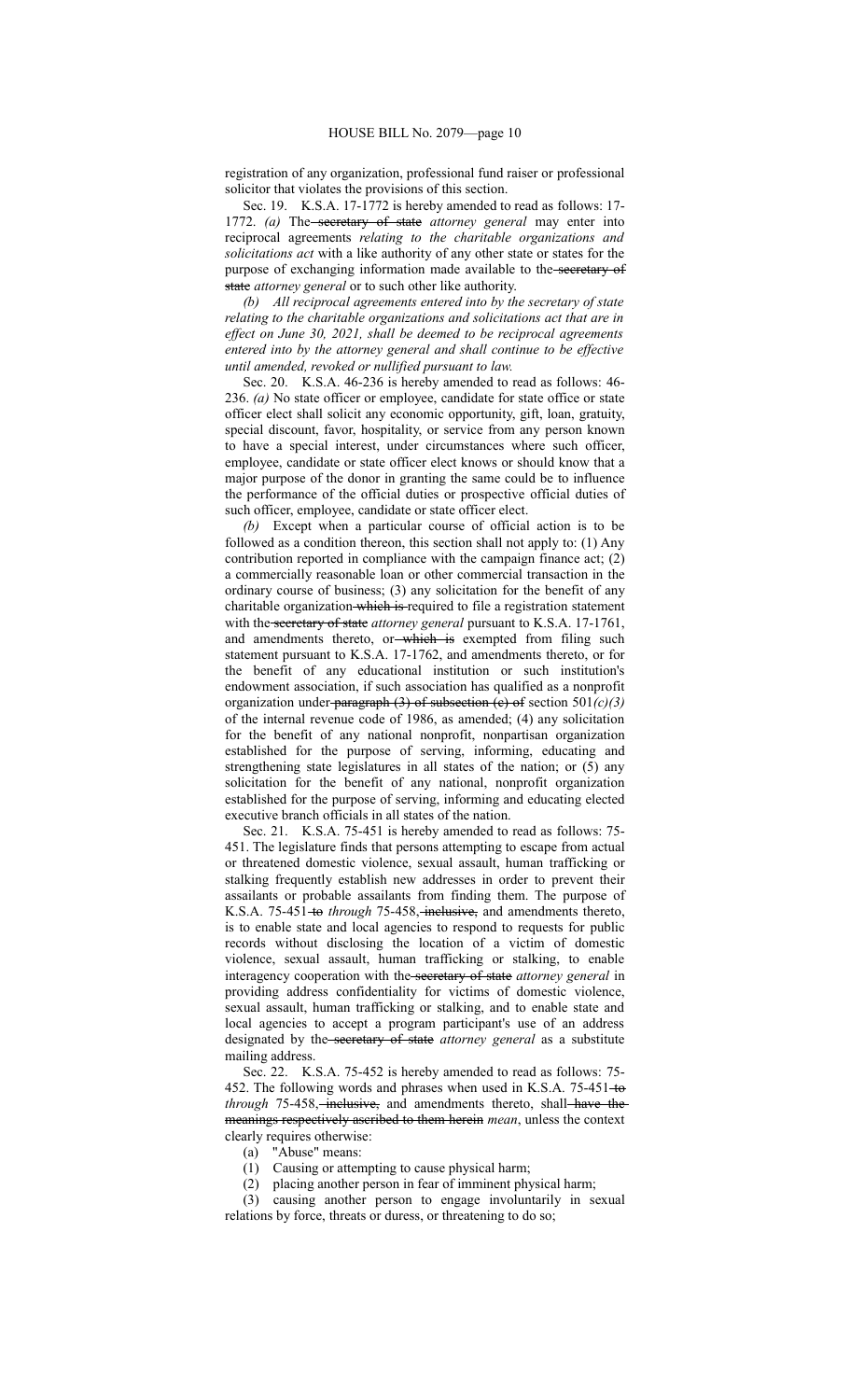(4) engaging in mental abuse, which includes threats, intimidation and acts designed to induce terror;

(5) depriving another person of necessary health care, housing or food; or

(6) unreasonably and forcibly restraining the physical movement of another.

(b) "Confidential address" means a residential street address, school street address or work street address of an individual, as specified on the individual's application to be a program participant under K.S.A. 75-451-to *through* 75-458, inclusive, and amendments thereto.

(c) "Confidential mailing address" means an address that is recognized for delivery by the United States postal service.

(d) "Domestic violence" means abuse committed against a victim or the victim's spouse or dependent child by:

(1) A current or former spouse of the victim;

(2) a person with whom the victim shares parentage of a child in common;

(3) a person who is cohabitating with, or has cohabitated with, the victim;

(4) a person who is related by blood or marriage; or

(5) a person with whom the victim has or had a dating or engagement relationship.

(e) "Program participant" means a person certified as a program participant under K.S.A. 75-453, and amendments thereto.

(f) "Enrolling agent" means state and local agencies, law enforcement offices, nonprofit agencies and any others designated by the secretary of state *attorney general* that provide counseling and shelter services to victims of domestic violence, sexual assault, human trafficking or stalking.

(g) "Sexual assault" means an act which if committed in this state would constitute any crime defined in article 35 of chapter 21 of the Kansas Statutes Annotated, prior to their repeal, or article 55 of chapter 21 of the Kansas Statutes Annotated, or K.S.A. 2020 Supp. 21-6419 through 21-6422, and amendments thereto.

(h) "Stalking" means an act which if committed in this state would constitute "stalking" as defined by K.S.A. 60-31a01, and amendments thereto.

(i) "Human trafficking" means an act which if committed in this state would constitute the crime of human trafficking as defined by K.S.A. 21-3446, prior to its repeal, or K.S.A. 2020 Supp. 21-5426(a), and amendments thereto.

Sec. 23. K.S.A. 75-453 is hereby amended to read as follows: 75- 453. (a) An adult person, an adult family member residing with the victim, a parent or guardian acting on behalf of a minor, or a guardian acting on behalf of an incapacitated person, may apply by and through an enrolling agent to have an address designated by the secretary of state *attorney general* serve as the person's address or the address of the minor or incapacitated person. Program participants shall not apply directly to the secretary of state *attorney general*. The secretary of state *attorney general* shall approve an application if it is filed in the manner and on the form prescribed by the secretary of state *attorney general,* signed by the applicant and enrolling agent under penalty of perjury and providing*, and it contains all of the following*:

(1) A statement by the applicant that the applicant has good reason to believe that the applicant, or the minor or incapacitated person on whose behalf the application is made, is a victim of domestic violence, sexual assault, human trafficking or stalking and:

 $\leftrightarrow$   $(A)$  That the applicant fears for the applicant's safety or the applicant's children's safety or the safety of the minor or incapacitated person on whose behalf the application is made; or

 $(ii)(2)$  that by virtue of living with an enrolled program participant, the applicant fears that the knowledge or publication of the applicant's whereabouts will put the enrolled participant in danger.

(2) A designation of the secretary of state *attorney general* as agent for purposes of service of process and for the purpose of receipt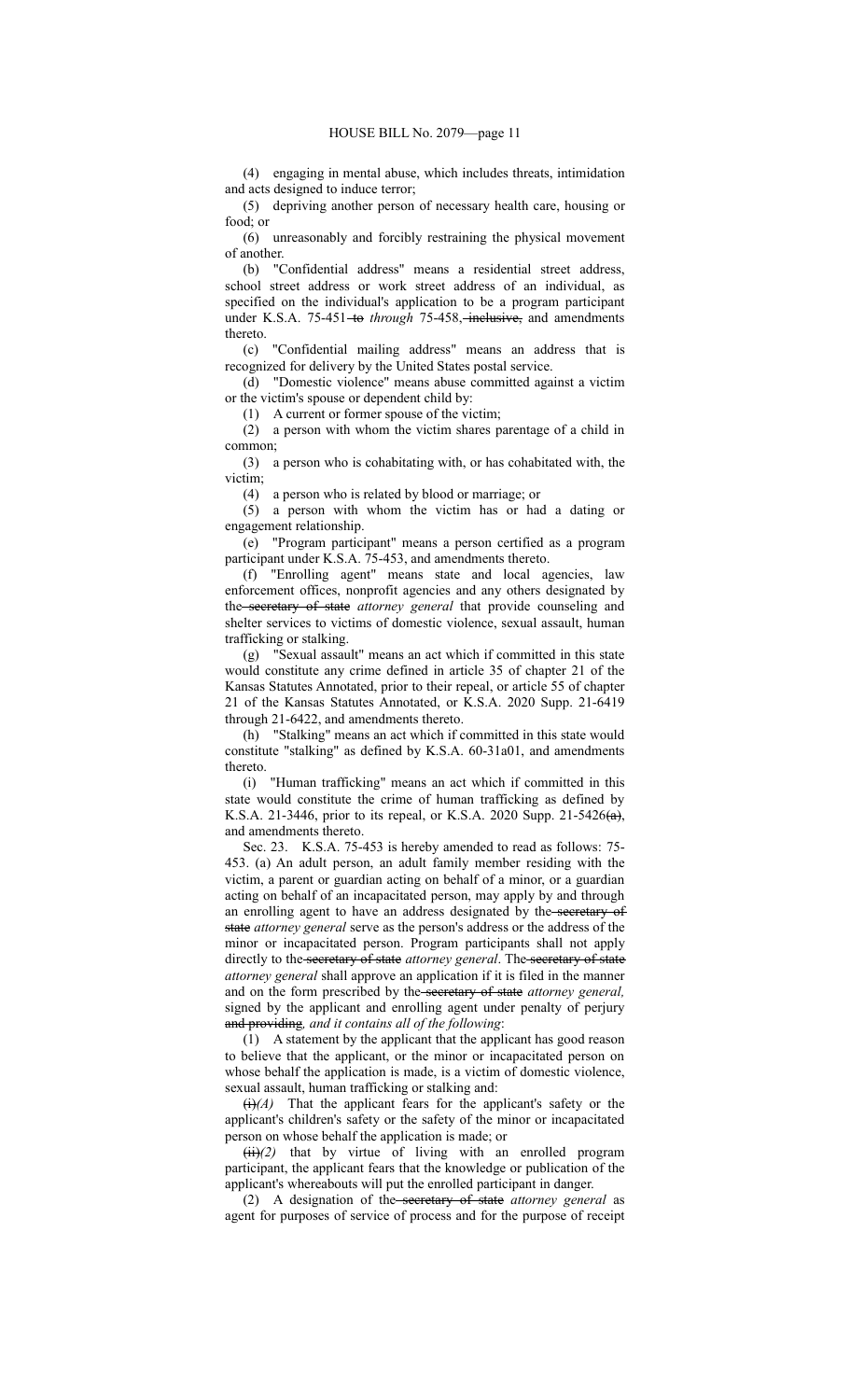of mail.

(3) The confidential mailing address where the applicant can be contacted by the secretary of state *attorney general*, and the phone number or numbers where the applicant can be called by the-secretary of state *attorney general*.

(4) The confidential address or addresses that the applicant requests not be disclosed for the reason that disclosure will increase the risk of domestic violence, sexual assault, human trafficking or stalking.

(5) Evidence that the applicant or the minor or incapacitated person on whose behalf the application is made, is a victim of domestic violence, sexual assault, human trafficking or stalking, or is an adult family member residing with the victim. This evidence may include any of the following:

(A) Law enforcement, court or other federal, state or local government records or files.

(B) Documentation from a public or private entity that provides assistance to victims of domestic violence, sexual assault, human trafficking or stalking.

(C) Documentation from a religious, medical or other professional from whom the applicant has sought assistance in dealing with the alleged domestic violence, sexual assault, human trafficking or stalking.

(D) Other forms of evidence as determined by the-secretary of state *attorney general*.

(6) A statement of whether there are any existing court orders involving the applicant for child support, child custody or child visitation and whether there are any active court actions involving the applicant for child support, child custody or child visitation, the name and address of legal counsel of record and the last known address of the other parent or parents involved in those court orders or court actions.

(7) The signature of the applicant and of any individual or representative of any enrolling agent who assisted in the preparation of the application, and the date on which the applicant signed the application.

(b) Applications shall be filed in accordance with procedures prescribed by the secretary of state *attorney general*.

(c) Upon filing a properly completed application, the secretary of state *attorney general* shall certify the applicant as a program participant. Applicants shall be certified for four years following the date of filing unless the certification is withdrawn or invalidated before that date. The secretary of state shall by rule and regulation establish *attorney general shall adopt rules and regulations prescribing* a renewal procedure.

(d) Upon certification in the program, in any case where there are court orders or court actions identified in subsection (a)(6), the secretary of state shall *attorney general*, within 10 days, *shall* notify the other parent or parents of the address designated by the secretary of state *attorney general* for the program participant and the designation of the secretary of state *attorney general* as agent for purpose of service of process. The notice shall be given by mail, return receipt requested, postage prepaid, to the last known address of the other parent to be notified. A copy shall also be sent to that parent's counsel of record.

(e) A person who falsely attests in an application that disclosure of the applicant's address would endanger the applicant's safety or the safety of the applicant's children or the minor or incapacitated person on whose behalf the application is made, or who knowingly provides false or incorrect information upon making an application, shall be punishable *may be prosecuted for, convicted of and punished* under K.S.A. 2020 Supp. 21-5824, and amendments thereto, or other applicable statutes.

Sec. 24. K.S.A. 75-454 is hereby amended to read as follows: 75- 454. (a) If the program participant obtains a legal name change after being certified as a program participant, the secretary of state *attorney general* shall cancel certification of the program participant.

(b) The secretary of state *attorney general* may cancel a program participant's certification if there is a change in the residential address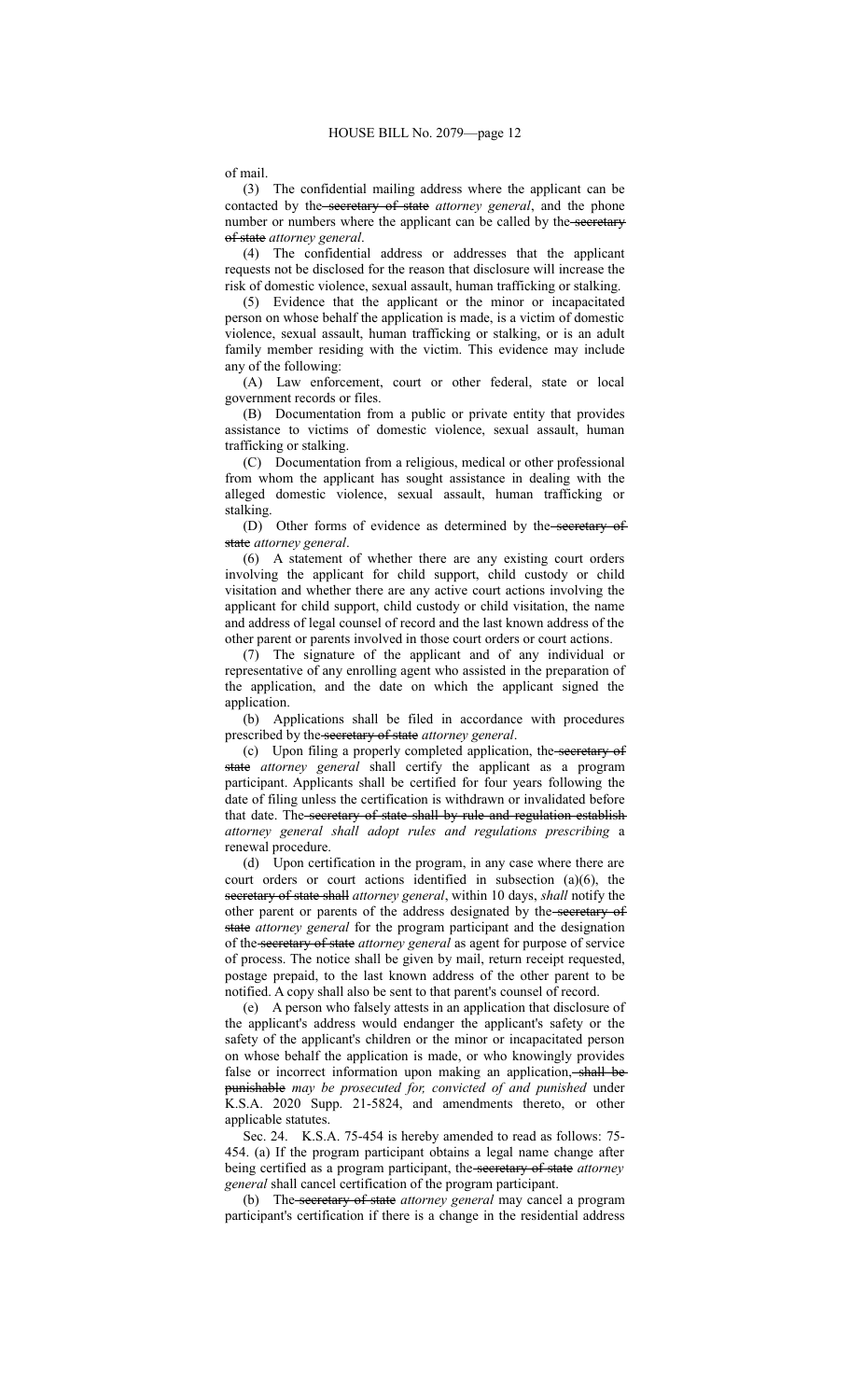from the one listed on the application, unless the program participant provides the secretary of state *attorney general* with seven days' prior notice of the change of address.

(c) The secretary of state *attorney general* may cancel certification of a program participant if mail forwarded by the secretary *attorney general* to the program participant's address is returned as nondeliverable.

(d) The secretary of state *attorney general* shall cancel certification of a program participant who-applies using information *knowingly provides false or incorrect information*.

Sec. 25. K.S.A. 75-455 is hereby amended to read as follows: 75- 455. (a) A program participant may request that state and local agencies use the address designated by the secretary of state *attorney general* as the participant's address. When creating a new public record or amending or updating an existing record, state and local agencies shall accept the address designated by the secretary of state *attorney general* as a program participant's substitute address, unless the secretary of state *attorney general* has determined that:

(1) The agency has a bona fide statutory or administrative requirement for the use of the address which would otherwise be confidential under K.S.A. 75-451-to through 75-458, inclusive, and amendments thereto; and

(2) this address will be used only for those statutory and administrative purposes.

(b) A program participant may use the address designated by the secretary of state *attorney general* as the participant's work address.

(c) The office of the secretary of state *attorney general* shall forward all first class mail, and other items designated by-rule and regulation *rules and regulations*, to the appropriate program participants.

Sec. 26. K.S.A. 75-456 is hereby amended to read as follows: 75- 456. (a) The secretary of state *attorney general* is authorized to adopt rules and regulations for the proper implementation of K.S.A. 75-451 to *through* 75-458, inclusive, and amendments thereto.

(b) (1) The secretary of state shall-preseribe by rule and regulation *adopt rules and regulations prescribing* voting procedures to maintain confidentiality of the addresses of program participants.

*(2) Except for rules and regulations, orders, directives and standards of the secretary of state relating to subsection (b)(1), all rules and regulations, orders, directives and standards of the secretary of state relating to K.S.A. 75-451 through 75-458, and amendments thereto, that are in effect on June 30, 2021, shall be deemed to be the rules and regulations, orders, directives and standards of the attorney general and shall continue to be effective until amended, revoked or nullified pursuant to law.*

*(c) Except for records, memoranda, writings, entries, prints, representations or combinations thereof of any act, transaction, occurrence or event of the secretary of state relating to subsection (b) (1), the attorney general shall have the legal custody of all records, memoranda, writings, entries, prints, representations or combinations thereof of any act, transaction, occurrence or event of the secretary of state relating to K.S.A. 75-451 through 75-458, and amendments thereto.*

Sec. 27. K.S.A. 75-457 is hereby amended to read as follows: 75- 457. The secretary of state *attorney general* shall not make any records in a program participant's file available for inspection or copying, other than the address designated by the secretary of state *attorney general*, except under the following circumstances:

(a) If requested by a law enforcement agency, to the law enforcement agency in accordance with procedures prescribed by rules and regulations;

(b) if directed by a court order, to a person identified in the order;  $\theta$ <sup>r</sup>

(c) if requested by a state or local agency, to verify the participation of a specific program participant, in which case the secretary *attorney general* may only confirm participation in the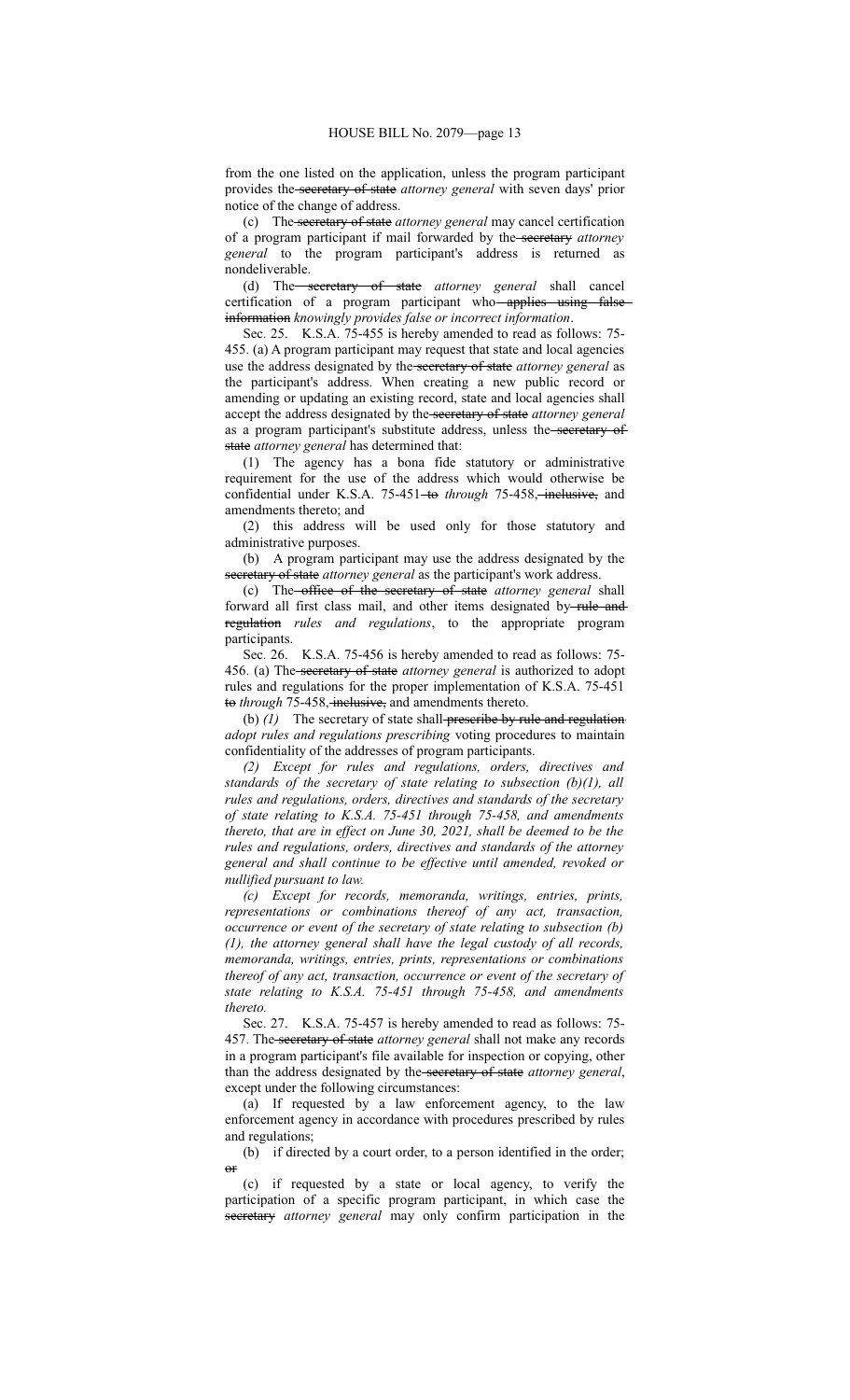#### program*; and*

*(d) if requested by the secretary of state for election purposes, to the secretary of state in accordance with procedures prescribed by rules and regulations*.

Sec. 28. K.S.A. 75-458 is hereby amended to read as follows: 75- 458. The secretary of state *attorney general* shall designate enrolling agents to assist persons applying to be program participants. The secretary of state *attorney general* may collaborate with enrolling agents to develop a training curriculum. Any assistance rendered to applicants by the office of the secretary of state or its *attorney general or the attorney general's* designees shall not be construed as legal advice.

Sec. 29. K.S.A. 75-759 is hereby amended to read as follows: 75- 759. (a) *(1)* A notice offering help to victims of human trafficking shall be accessible on the official website of the attorney general, the official website of the department for children and families and the official website of the department of labor, and may*.*

*(2) The notice described in this subsection shall* be posted in a prominent and accessible location in workplaces *any place required to post notices pursuant to:*

*(A) The Kansas act against discrimination, K.S.A. 44-1012, and amendments thereto;*

*(B) the Kansas age discrimination in employment act, K.S.A. 44- 1114, and amendments thereto;*

*(C) the Kansas child labor law, K.S.A. 38-605, and amendments thereto;*

*(D) the employment security law and rules and regulations adopted under the employment security law; or*

*(E) the workers compensation act and rules and regulations adopted under the workers compensation act.*

*(3) The notice described in this subsection shall be posted in a location visible to members of the public in the following public places:*

*(A) Sexually oriented businesses as defined by K.S.A. 12-770, and amendments thereto;*

*(B) massage parlors;*

*(C) healthcare facilities;*

*(D) convenience stores and truck stops; and*

*(E) rest areas and visitors centers under state supervision or control*.

(b) The notice shall provide such information *attorney general shall adopt rules and regulations prescribing the content, size and other characteristics of such notices* as the attorney general determines appropriate to help and support victims of human trafficking, including, but not limited to, information regarding the national human trafficking hotline as follows:

"If you or someone you know is being forced to engage in any activity and cannot leave — whether it is commercial sex, housework, farm work or any other activity call the toll-free National Human-Trafficking Hotline at 1-888-373-7888 to access help and services. The toll-free hotline is:

• Available 24 hours a day, 7 days a week

• Operated by a nonprofit, nongovernmental organization

• Anonymous and confidential

• Accessible in 170 languages

• Able to provide help, referral to services, training, and generalinformation."

(c) The notice described in this section shall be made available in English, Spanish, and, if requested by an employer, another language.

(d) The secretary of labor, in consultation with the attorney general, shall develop and implement an education plan to raise awareness among Kansas employers about the problem of human trafficking, about the hotline described in this section, and about other resources that may be available to employers, employees, and potential victims of human trafficking. On or before February 1, 2014, the secretary shall report to the standing committees on judiciary in the senate and the house of representatives, respectively, on the progress-